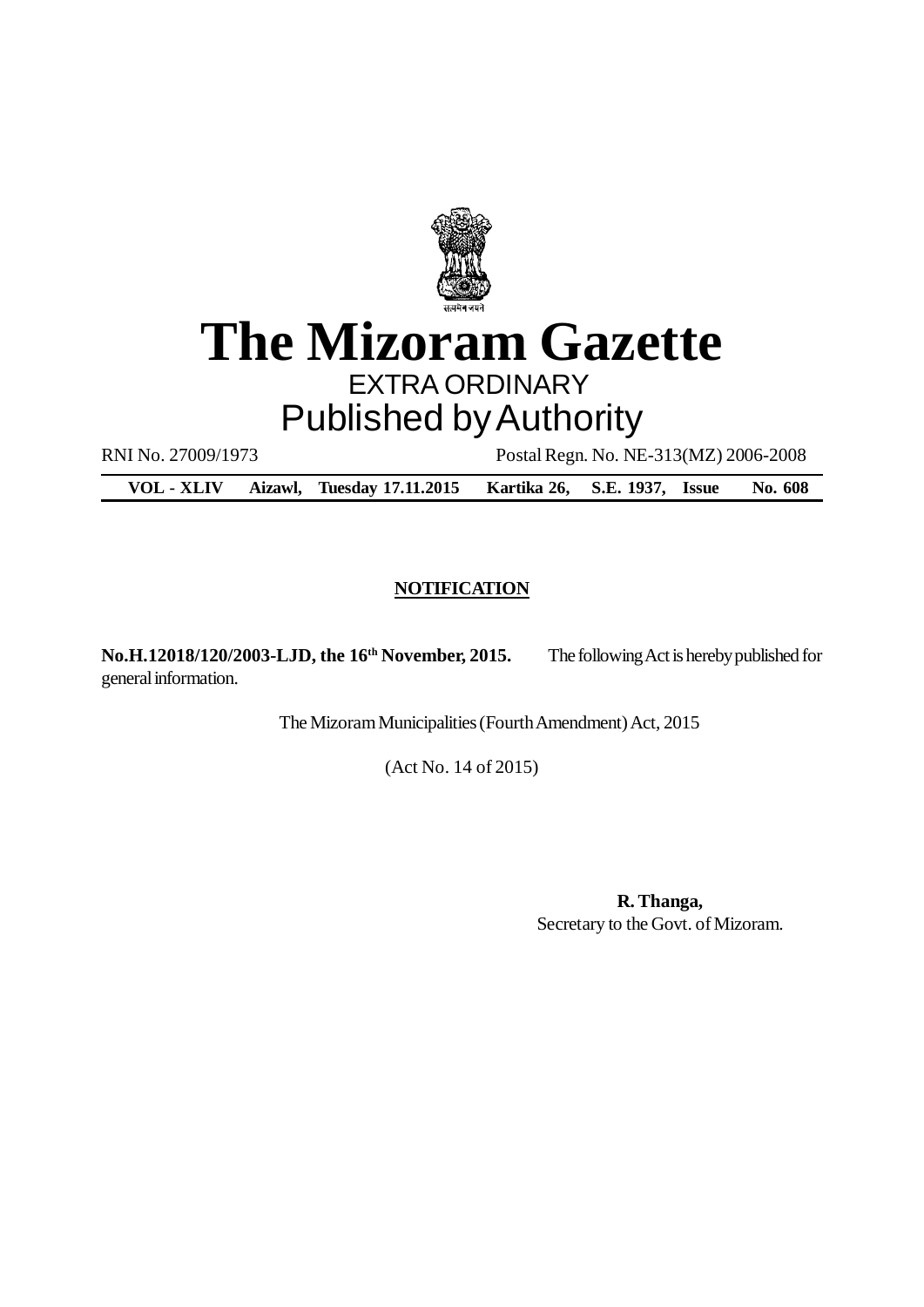#### **THE MIZORAM MUNICIPALITIES (FOURTH AMENDMENT) ACT, 2015**

A Bill to amend the Mizoram Municipalities Act, 2007 (Act No.6. 0f 2007)

It is enacted by the Mizoram Legislative Assembly in the Sixty Sixth year of the Republic of India as follows:-

# AN

# **ACT**

It is enacted by the Mizoram Legislative Assembly in the Sixty Sixth year of the Republic of India as follows :-

**1. Short Title, extent and commencement 2. Amendment of Section 2. 3. Amendment of Section 11 4. Amendment of Selection 12 :** (1) This Act shall be called The Mizoram Municipalities (Fourth Amendment) Act, 2015. 2) It shall have the like extent as the Principal Act. 3) It shall come into force on such date as the State Government may, by notification in the official Gazette, appoint. **:** 1) In Section 2 of the Mizoram Municipalities Act, 2007(hereinafter referred to as the Principal Act), after sub-section (11), a new sub-section (11-A) shall be inserted, namely:- "(11-A) "Chief Executive Officer" shall mean the Chief Executive Officer of a municipality who is the administrative head of a Municipality. In respect of a Municipal Corporation, the expression "Chief Executive Officer" shall mean Municipal Commissioner of a Municipal Corporation. (2) "Sub-section (25) of Section 2 of the Principal Act shall stand deleted. **:** Section 11 of the Principal Act shall be substituted by the following, namely:- "**11**. Municipal authorities: The Municipal authorities charged with the responsibility of carrying out the provisions of this Act for each municipal area shall be- *(a) The Board of Councillors (b) The Chairman, and (c) The Chief Executive Officer.* **:** Sub-section (3) of Section 12 of the Principal Act shall be substituted by the following, namely :- "(3) All executive actions of the Municipality shall be expressed to be taken in the name of the Municipality."